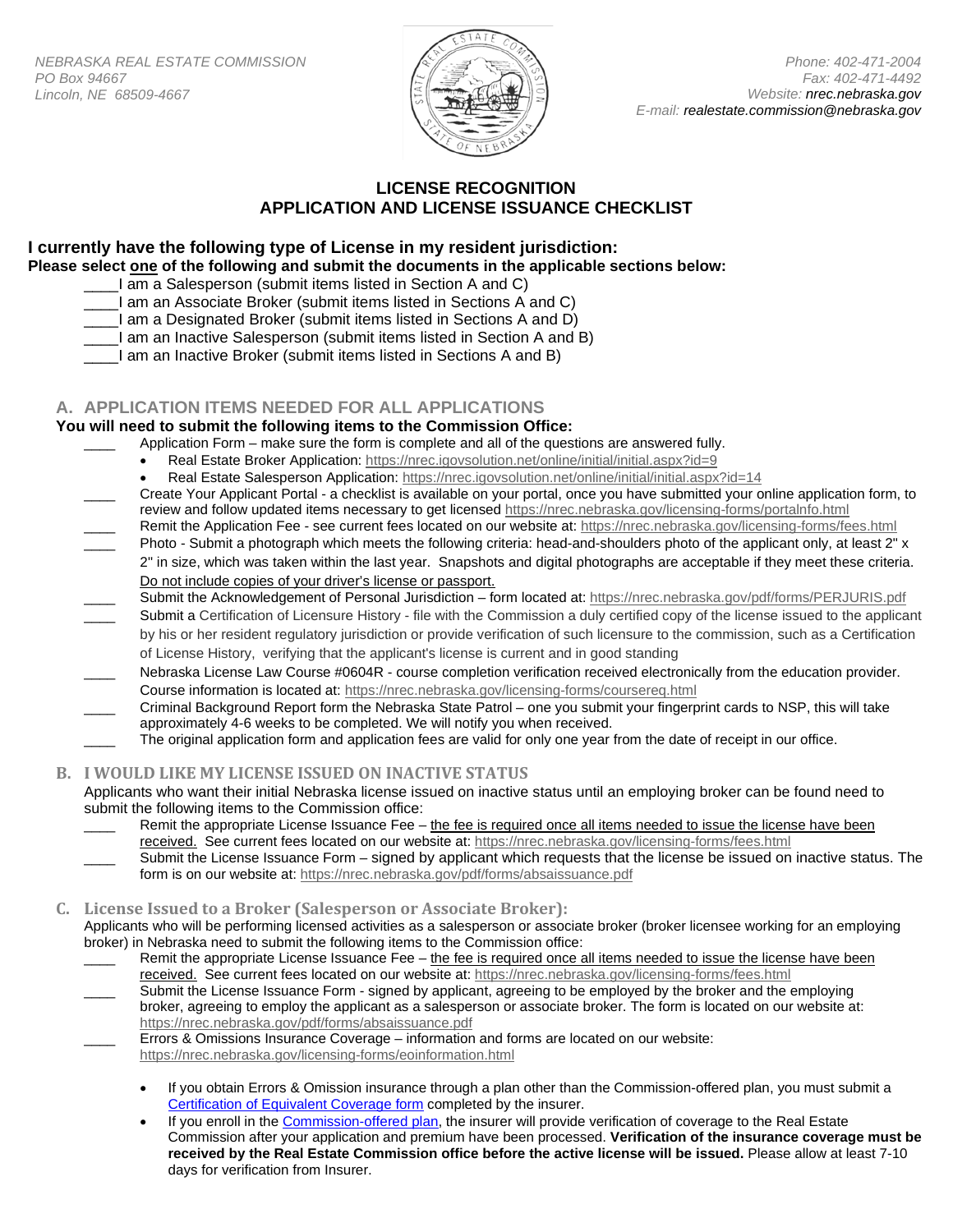**D. License Issued as a Designated Broker (other than Associate Brokers)**

Applicants who will be performing licensed activities as a designated or supervising broker (broker licensee NOT working for another broker) in Nebraska need to submit the following items to the Commission office:

### **NOTE: Your license in Nebraska is based off your license in your resident jurisdiction, therefore, you must be licensed to do business in the same manner.**

Remit the appropriate License Issuance Fee – the fee is required once all items needed to issue the license have been received. See current fees located on our website at:<https://nrec.nebraska.gov/licensing-forms/fees.html> Submit the License Issuance Form - signed by applicant, agreeing to be employed by the broker and the employing broker, agreeing to employ the applicant as a salesperson or associate. The form is located on our website at: <https://nrec.nebraska.gov/pdf/forms/dbissuance.pdf> Errors & Omissions Insurance Coverage – information and forms are located on our website: <https://nrec.nebraska.gov/licensing-forms/eoinformation.html> • If you obtain Errors & Omission insurance through a plan other than the Commission-offered plan, you must submit a [Certification of Equivalent Coverage form](https://nrec.nebraska.gov/pdf/forms/CERTIFY.pdf) completed by the insurer. • If you enroll in th[e Commission-offered plan,](https://nrec.nebraska.gov/licensing-forms/eoinformation.html) the insurer will provide verification of coverage to the Real Estate Commission after your application and premium have been processed. **Verification of the insurance coverage must be received by the Real Estate Commission office before the active license will be issued.** Please allow at least 7-10 days for verification from Insurer. Submit th[e Survey to Address the Presumption,](https://nrec.nebraska.gov/pdf/forms/PRESUMP.pdf) if applicable. If your principle business will be in something other than real estate and you wish to supervise affiliated licensees, you will be required to overcome the presumption cited below: *"It shall be presumed that a duly licensed broker whose principal business is other than that of a real estate broker is unable to supervise licensed employees and said broker shall not be allowed to employ a real estate salesperson or an associate broker until such presumption is overcome by satisfactory evidence to the contrary."* Trust Account Information -• Open and maintain a Real Estate Trust Account(s) in an authorized financial institution located in Nebraska in the same name as the applicant will be doing business in Nebraska. Th[e Trust Account Consent To Examine form,](https://nrec.nebraska.gov/pdf/forms/exta.pdf) which was included in the application packet, must be completed for each trust account and submitted to the Commission. **OR** • Complete and submit th[e Commission Approved Trust Account Waiver Form](https://nrec.nebraska.gov/pdf/forms/trustaccountwaiver.pdf) (if applicable) Agency Policy Information As a designated broker, please review the Agency Policy information and requirements which are required within 30 days of being licensed located at: <https://nrec.nebraska.gov/licensing-forms/desbrokeragencypolicyinfo.html> • Review the Nebraska Real Estate Trust Account Manual which is in the License Manual located on our website at: <https://nrec.nebraska.gov/legal/licensemanual.html> **\_\_\_\_ Determine how s/he will be doing business as a broker**. An individual broker may operate in his/her own name (John Jones, Broker or John Jones, Real Estate Broker), under a trade name, as a corporation, as a partnership or as a limited liability company. **(See additional requirements below) Indicate the way(s) you will be conducting business to submit the required documents for the entity type(s): \_\_\_\_**I will be doing business under my **Own Name** (no additional documents are required to be submitted) **\_\_\_\_**I will be doing business under my **Corporation or Professional Corporation (PC)**(submit items listed in Section 1) **\_\_\_\_**I will be doing business under my **Limited Liability Company** (submit items listed in Section 2) **\_\_\_\_**I will be doing business under my **Trade Name** (submit items listed in Section 3) **\_\_\_\_**I will be doing business under my **Partnership, LP or LLP** (submit items listed in Section 4) **1. Doing Business As A Corporation Or A Professional Corporation (PC)** Register the Certificate of Authority to Transact Business in the State of Nebraska form with the Nebraska Secretary of State. Submit a copy of the certified Certificate of Authority to the Commission. Officers, home addresses & title for each listed – provide on a separate piece of paper. Upload to applicant portal is desired. \_\_\_\_ Shareholders & Percentages– provide on a separate piece of paper. Upload to applicant portal is desired. \_\_\_\_ Corporate Subordination Resolution - If the designated broker is not the majority shareholder in the corporation, the Subordination Resolution form, which was included in the application packet, must be completed and submitted to the Commission. (Required ONLY if broker owns less than 51%) <https://nrec.igovsolution.net/online/Apps/CORPORATIONSUBORDINATIONRESOLUTION> If the corporation will be operating under a trade name, then a trade name filing must also be made in accordance with #3 below. Application for Registration as a Professional Corporation along with the \$25.00 fee (Required ONLY if you are a PC) submit online at:<https://nrec.igovsolution.net/online/Login> Professional Corporation filing completed at the Nebraska Secretary of State's office (Required ONLY if you are a PC)once you have filed the professional certificate, verification will be made by our office that it has been properly registered.